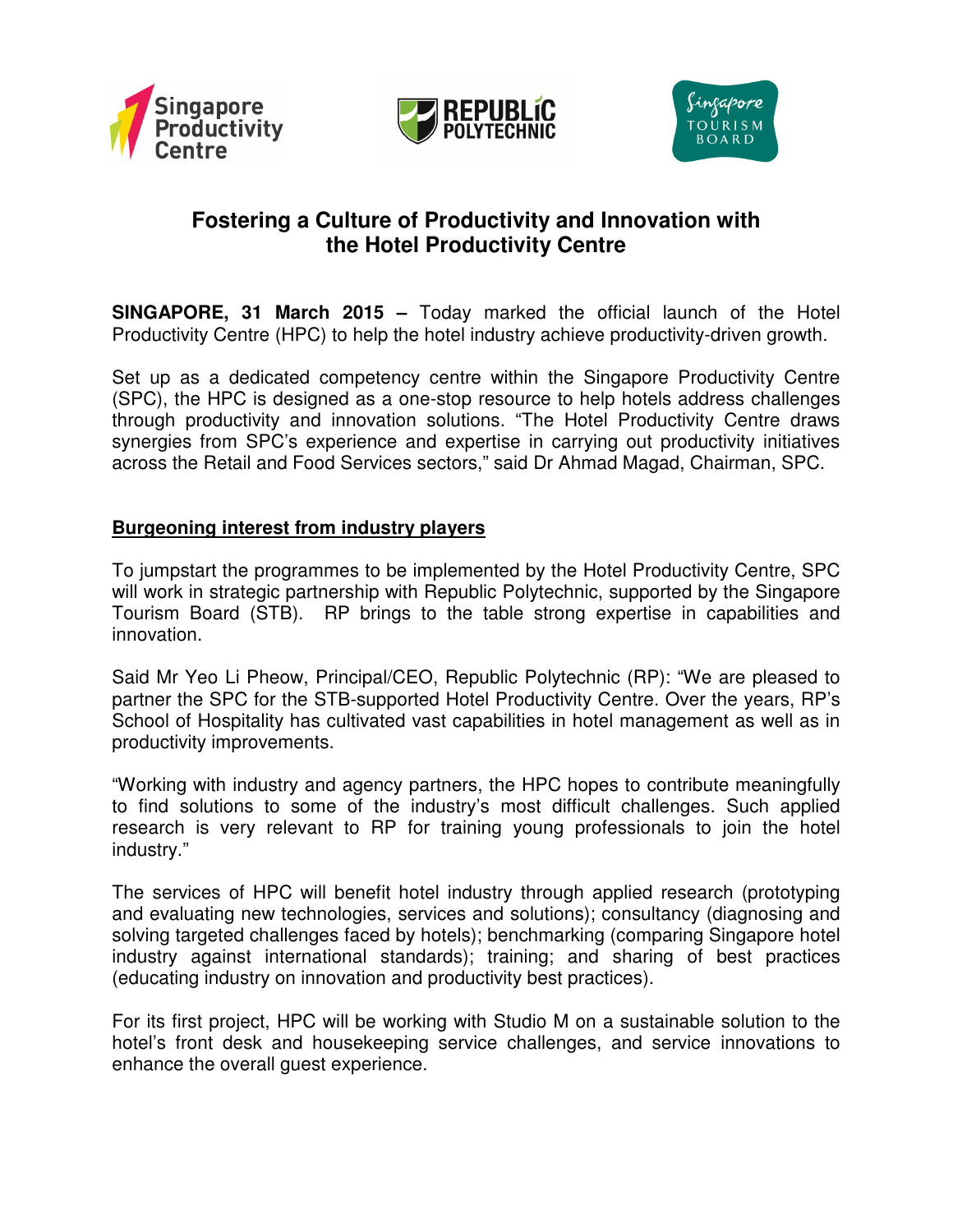





## **A timely launch**

The official launch of the HPC comes right after the third edition of STB's Hotel Industry Expert Panel session. In the previous two sessions held in 2014, leading industry players had provided feedback that affirmed the need for the HPC.

"Singapore's hotel industry is at a critical juncture currently. With rising competition, labour constraints and changing workforce aspirations, hoteliers are facing more pressure than ever to innovate. It is thus timely that an independent, dedicated resource is launched to formulate sustainable growth solutions," said Mr Yap Chin Siang, Assistant Chief Executive, STB.

"The launch of the HPC is also a key milestone on the Hotel Productivity Roadmap as we strive to foster a culture of innovation, and transform the industry through systematic improvements in productivity. We hope that hotels will fully tap on this resource to prototype new technologies and solutions."

- Ends -

#### **For media queries, please contact:**

**Singapore Productivity Centre** Norazlina MANAP Senior Manager norazlina\_manap@sgpc.sg Tel: 6745 5833

Republic Polytechnic Patrick SENG Manager, Corporate Communications patrick\_seng@rp.edu.sg Tel: 9767 6701

Singapore Tourism Board Terence ONG Manager, Communications terence\_ong@stb.gov.sg Tel: 6831 3343